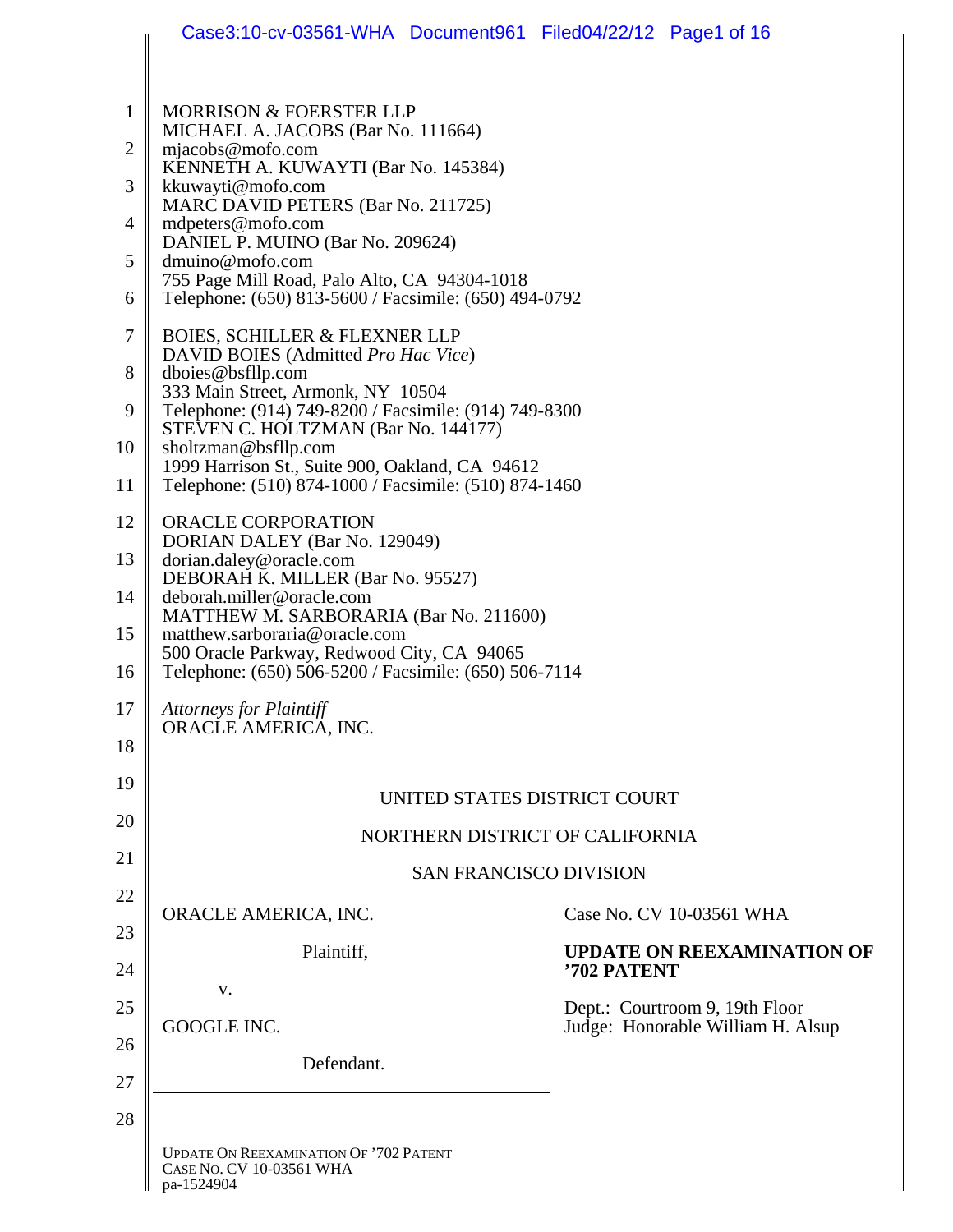# Case3:10-cv-03561-WHA Document961 Filed04/22/12 Page2 of 16

| $\mathbf{1}$   |                                                                                                   | Oracle America, Inc. submits this update on the PTO's progress in reexamining the |  |  |  |
|----------------|---------------------------------------------------------------------------------------------------|-----------------------------------------------------------------------------------|--|--|--|
| $\overline{2}$ | asserted claims of the '702 patent. On April 19, 2012, the PTO mailed a Notice of Intent to Issue |                                                                                   |  |  |  |
| 3              | Ex Parte Reexamination Certificate confirming the patentability of all the asserted claims of the |                                                                                   |  |  |  |
| $\overline{4}$ | '702 patent. Attached hereto is a copy of the PTO's notice.                                       |                                                                                   |  |  |  |
| 5              |                                                                                                   |                                                                                   |  |  |  |
| 6              |                                                                                                   |                                                                                   |  |  |  |
| $\tau$         | Dated: April 22, 2012                                                                             | MORRISON & FOERSTER LLP                                                           |  |  |  |
| 8              |                                                                                                   | /s/ Michael A. Jacobs<br>By:                                                      |  |  |  |
| 9              |                                                                                                   | Attorneys for Plaintiff<br>ORACLE AMERICA, INC.                                   |  |  |  |
| 10             |                                                                                                   |                                                                                   |  |  |  |
| 11             |                                                                                                   |                                                                                   |  |  |  |
| 12             |                                                                                                   |                                                                                   |  |  |  |
| 13             |                                                                                                   |                                                                                   |  |  |  |
| 14             |                                                                                                   |                                                                                   |  |  |  |
| 15             |                                                                                                   |                                                                                   |  |  |  |
| 16             |                                                                                                   |                                                                                   |  |  |  |
| 17             |                                                                                                   |                                                                                   |  |  |  |
| 18             |                                                                                                   |                                                                                   |  |  |  |
| 19             |                                                                                                   |                                                                                   |  |  |  |
| 20             |                                                                                                   |                                                                                   |  |  |  |
| 21             |                                                                                                   |                                                                                   |  |  |  |
| 22             |                                                                                                   |                                                                                   |  |  |  |
| 23             |                                                                                                   |                                                                                   |  |  |  |
| 24             |                                                                                                   |                                                                                   |  |  |  |
| 25             |                                                                                                   |                                                                                   |  |  |  |
| 26             |                                                                                                   |                                                                                   |  |  |  |
| 27             |                                                                                                   |                                                                                   |  |  |  |
| 28             |                                                                                                   |                                                                                   |  |  |  |
|                | <b>UPDATE ON REEXAMINATION OF '702 PATENT</b><br>CASE NO. CV 10-03561 WHA<br>pa-1524904           |                                                                                   |  |  |  |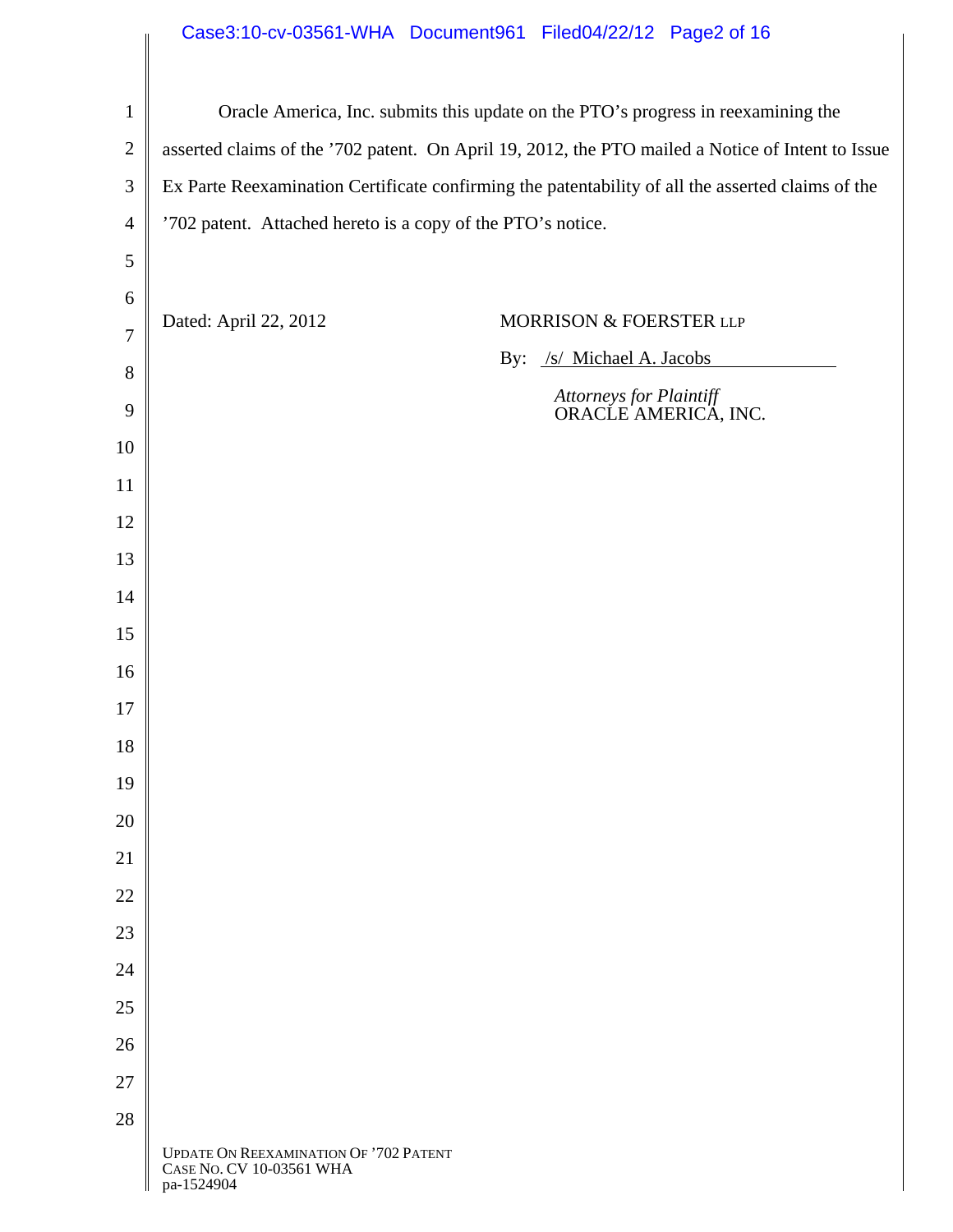Case3:10-cv-03561-WHA Document961 Filed04/22/12 Page3 of 16

UNITED STATES PATENT AND TRADEMARK OFFICE

UNITED STATES DEPARTMENT OF COMMERCE<br>United States Patent and Trademark Office<br>Address: COMMISSIONER FOR PATENTS<br>P.O. Box 1450<br>Alexandria, Virginia 22313-1450<br>www.uspto.gov

| <b>APPLICATION NO.</b> | <b>FILING DATE</b>                 | <b>FIRST NAMED INVENTOR</b> | ATTORNEY DOCKET NO.  | CONFIRMATION NO. |  |
|------------------------|------------------------------------|-----------------------------|----------------------|------------------|--|
| 90/011,492             | 02/15/2011                         | 5,966,702                   | 8223<br>13557.112021 |                  |  |
| 25226                  | 04/19/2012<br>7590                 |                             | <b>EXAMINER</b>      |                  |  |
| 755 PAGE MILL RD       | <b>MORRISON &amp; FOERSTER LLP</b> |                             |                      |                  |  |
|                        | PALO ALTO, CA 94304-1018           |                             | <b>ART UNIT</b>      | PAPER NUMBER     |  |

Please find below and/or attached an Office communication concerning this application or proceeding.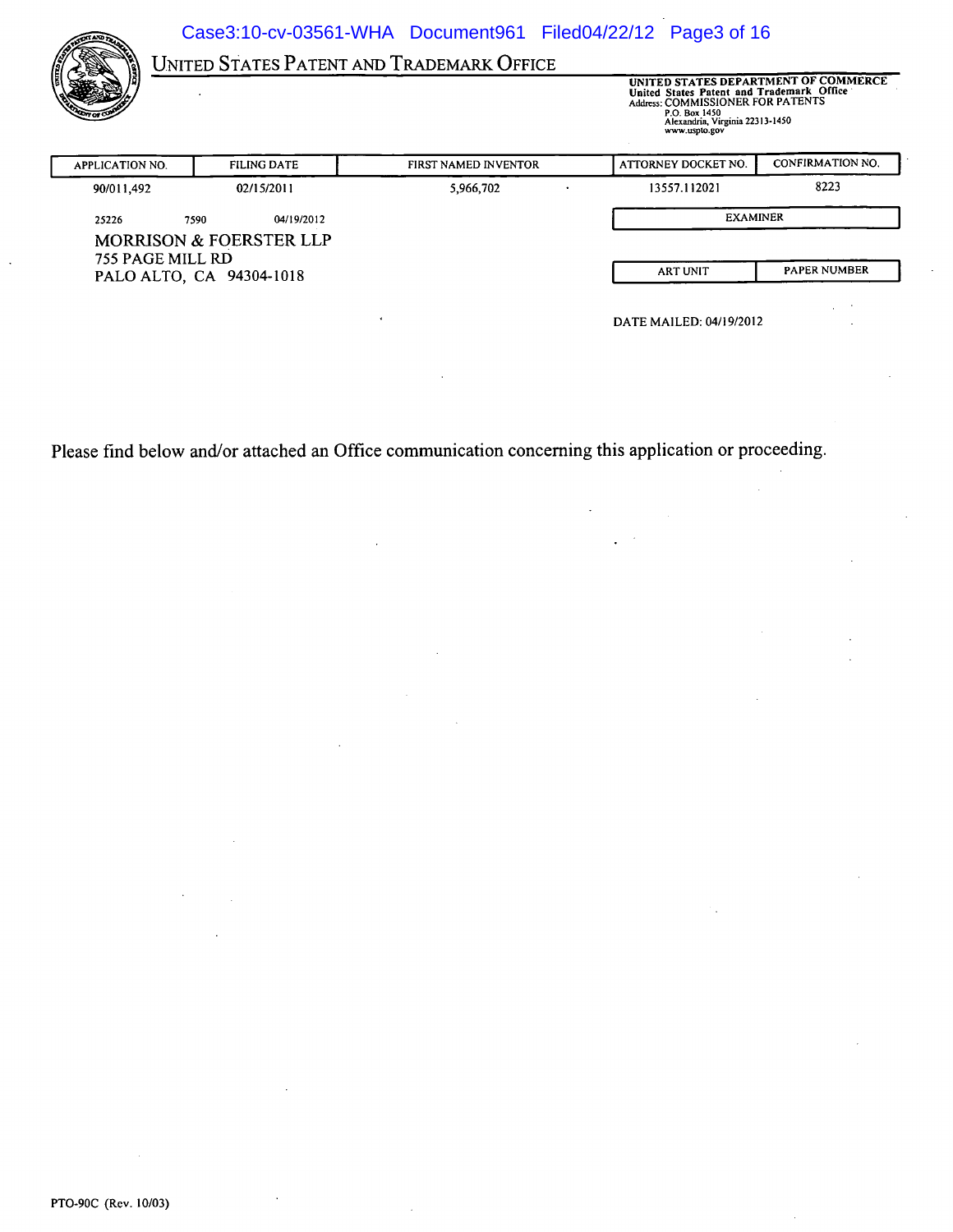

UNITED STATES PATENT AND TRADEMARK OFFICE

Commissioner for Patents United States Patent and Trademark Office P.O. Box 1450 Alexandria, VA 22313-1450

#### DO NOT USE IN PALM PRINTER

(THIRD PARTY REQUESTER'S CORRESPONDENCE ADDRESS)

KING & SPALDING LLP

1180 Peachtree Street

Atlanta, Georgia 30309

# EX PARTE REEXAMINATION COMMUNICATION TRANSMITTAL FORM

REEXAMINATION CONTROL NO. 90/011,492.

PATENT NO. 5,966,702.

ART UNIT 3992.

Enclosed is a copy of the latest communication from the United States Patent and Trademark Office in the above identified ex parte reexamination proceeding (37 CFR 1.550(f)).

Where this copy is supplied after the reply by requester, 37 CFR 1.535, or the time for filing a reply has passed, no submission on behalf of the ex parte reexamination requester will be acknowledged or considered (37 CFR 1.550(g)).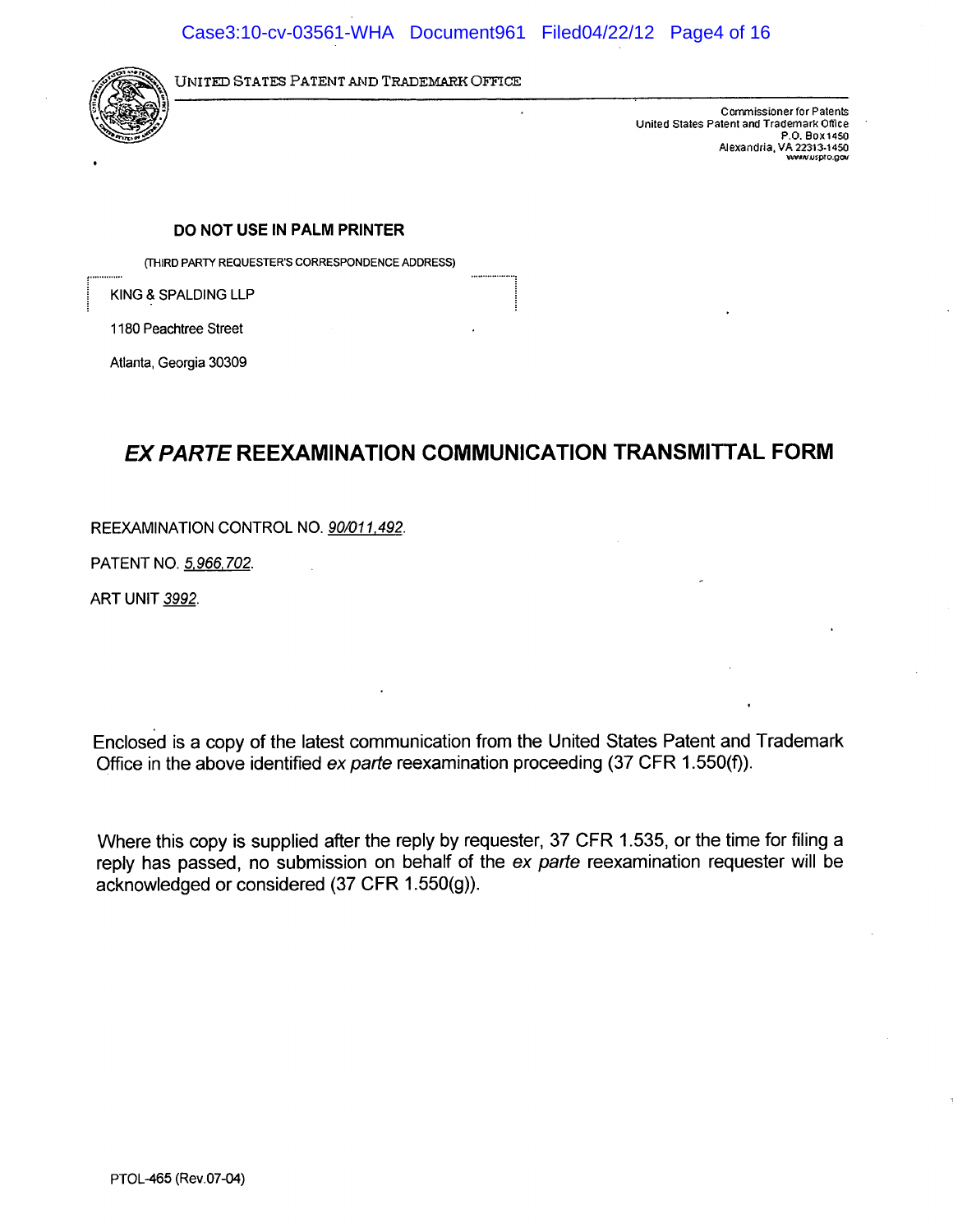Case3:10-cv-03561-WHA Document961 Filed04/22/12 Page5 of 16

|                                                                                                                                                                                                                                                                                                                                                                                                                                                                                                                                                                                                                                                                                                  | <b>Control No.</b>   | <b>Patent Under Reexamination</b> |  |  |  |
|--------------------------------------------------------------------------------------------------------------------------------------------------------------------------------------------------------------------------------------------------------------------------------------------------------------------------------------------------------------------------------------------------------------------------------------------------------------------------------------------------------------------------------------------------------------------------------------------------------------------------------------------------------------------------------------------------|----------------------|-----------------------------------|--|--|--|
| <b>Notice of Intent to Issue</b>                                                                                                                                                                                                                                                                                                                                                                                                                                                                                                                                                                                                                                                                 | 90/011,492           | 5,966,702                         |  |  |  |
| <b>Ex Parte Reexamination Certificate</b>                                                                                                                                                                                                                                                                                                                                                                                                                                                                                                                                                                                                                                                        | <b>Examiner</b>      | <b>Art Unit</b>                   |  |  |  |
|                                                                                                                                                                                                                                                                                                                                                                                                                                                                                                                                                                                                                                                                                                  | <b>MARY STEELMAN</b> | 3992                              |  |  |  |
| -- The MAILING DATE of this communication appears on the cover sheet with the correspondence address --                                                                                                                                                                                                                                                                                                                                                                                                                                                                                                                                                                                          |                      |                                   |  |  |  |
| 1. <b>X</b> Prosecution on the merits is (or remains) closed in this ex parte reexamination proceeding. This proceeding is<br>subject to reopening at the initiative of the Office or upon petition. Cf. 37 CFR 1.313(a). A Certificate will be issued<br>in view of<br>(a) $\boxtimes$ Patent owner's communication(s) filed: 04/09/2012.<br>(b) $\Box$ Patent owner's failure to file an appropriate timely response to the Office action mailed: _____.<br>(c) $\Box$ Patent owner's failure to timely file an Appeal Brief (37 CFR 41.31).<br>(d) $\Box$ The decision on appeal by the $\Box$ Board of Patent Appeals and Interferences $\Box$ Court dated ____<br>(e) $\Box$ Other: ______. |                      |                                   |  |  |  |
| The Reexamination Certificate will indicate the following:<br>2.<br>(a) Change in the Specification: $\Box$ Yes $\boxtimes$ No<br>(b) Change in the Drawing(s): $\Box$ Yes $\boxtimes$ No<br>(c) Status of the Claim(s):                                                                                                                                                                                                                                                                                                                                                                                                                                                                         |                      |                                   |  |  |  |
| (1) Patent claim(s) confirmed: 1, 5-7, 11-13, 15 and 16.<br>(2) Patent claim(s) amended (including dependent on amended claim(s)): _ ___<br>(3) Patent claim(s) canceled: _____<br>(4) Newly presented claim(s) patentable: _____.<br>(5) Newly presented canceled claims:<br>(6) Patent claim(s)<br>$\Box$ previously $\Box$ currently disclaimed:<br>(7) Patent claim(s) not subject to reexamination: 2-4, 8-10, 14, and 17-23.                                                                                                                                                                                                                                                               |                      |                                   |  |  |  |
| 3. X Note the attached statement of reasons for patentability and/or confirmation. Any comments considered necessary<br>by patent owner regarding reasons for patentability and/or confirmation must be submitted promptly to avoid<br>processing delays. Such submission(s) should be labeled: "Comments On Statement of Reasons for Patentability<br>and/or Confirmation."                                                                                                                                                                                                                                                                                                                     |                      |                                   |  |  |  |
| 4. X Note attached NOTICE OF REFERENCES CITED (PTO-892).                                                                                                                                                                                                                                                                                                                                                                                                                                                                                                                                                                                                                                         |                      |                                   |  |  |  |
| 5. Note attached LIST OF REFERENCES CITED (PTO/SB/08 or PTO/SB/08 substitute).                                                                                                                                                                                                                                                                                                                                                                                                                                                                                                                                                                                                                   |                      |                                   |  |  |  |
| 6. The drawing correction request filed on $\Box$ is: $\Box$ approved                                                                                                                                                                                                                                                                                                                                                                                                                                                                                                                                                                                                                            | $\Box$ disapproved.  |                                   |  |  |  |
| 7. Acknowledgment is made of the priority claim under 35 U.S.C. § 119(a)-(d) or (f).<br>of the certified copies have<br>a) $\Box$ All b) $\Box$ Some* c) $\Box$ None<br>been received.<br>not been received.<br>been filed in Application No. _____.<br>been filed in reexamination Control No. _____.<br>been received by the International Bureau in PCT Application No. _____.                                                                                                                                                                                                                                                                                                                |                      |                                   |  |  |  |
| * Certified copies not received: _____.                                                                                                                                                                                                                                                                                                                                                                                                                                                                                                                                                                                                                                                          |                      |                                   |  |  |  |
| 8. A Note attached Examiner's Amendment.                                                                                                                                                                                                                                                                                                                                                                                                                                                                                                                                                                                                                                                         |                      |                                   |  |  |  |
| 9. Note attached Interview Summary (PTO-474).                                                                                                                                                                                                                                                                                                                                                                                                                                                                                                                                                                                                                                                    |                      |                                   |  |  |  |
| 10. $\Box$ Other: $\_\_\_\_\_\_\_\_\$                                                                                                                                                                                                                                                                                                                                                                                                                                                                                                                                                                                                                                                            |                      |                                   |  |  |  |
| All correspondence relating to this reexamination proceeding should be directed to the Central Reexamination Unit at<br>the mail, FAX, or hand-carry addresses given at the end of this Office action.                                                                                                                                                                                                                                                                                                                                                                                                                                                                                           |                      |                                   |  |  |  |
| <b>Mary Steelman/</b><br>Primary Examiner<br>Art Unit: 3992                                                                                                                                                                                                                                                                                                                                                                                                                                                                                                                                                                                                                                      |                      |                                   |  |  |  |
| cc: Requester (if third party requester)<br>U.S. Patent and Trademark Office                                                                                                                                                                                                                                                                                                                                                                                                                                                                                                                                                                                                                     |                      |                                   |  |  |  |

Notice of Intent to Issue Ex Parte Reexamination Certificate PTOL-469 (Rev. 07-10)

 $\langle \cdot \rangle$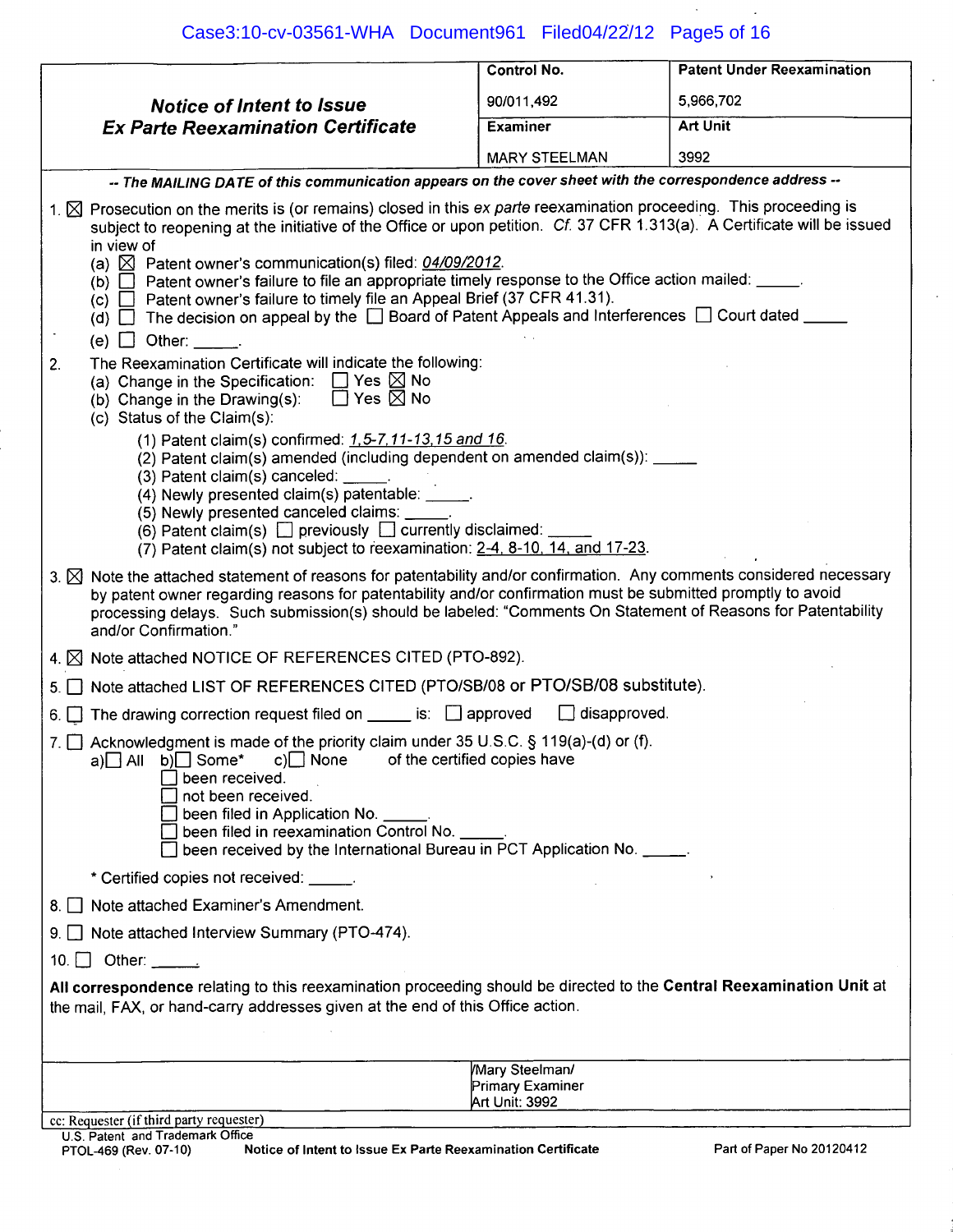Page 2

# NOTICE OF INTENT TO ISSUE EX PARTE REEXAMINATION CERTIFICATE

Per Request received 02/15/2011, regarding USPN 5,966,702 to Fresko et al., claims 1, 5-7, 11-13, and 15-16 are under reexamination. This office action is in response to Patent Owner's After Final Remarks and Exhibit A, Supplemental Declaration of Dr. Goldberg, received 04/09/2012. The Supplemental Declaration of Professor Benjamin Goldberg has been entered, considered, and weighed.

#### **Non Patent Literature**

The Java Virtual Machine Specification, Chapter 9, Tim Lindholm and Frank Yellin, pp. 329-428, Sept. 1996, first edition (Exhibit B, received 04/09/2012) is entered into prosecution. Patent Owner asserts that, in response to Examiner comments, this reference is necessary to evidence the reading of Tock's recoding of bytecodes in a quick instruction format as remaining machineor platform-independent. Quick instructions, resulting from quickening the original bytecodes, do not appear in class files: "the quick pseudo- instructions are not part of the Java Virtual Machine specification and do not appear in class files." (The Java Virtual Machine Specification, by Tim Lindholm and Frank Yellin, Chapter 9, pages 389-390, Sept. 1996, first edition)

## A Summary of Patent Owner and Declarant Remarks

Patent Owner cites to the '702 specification: "[c]lass files contain bytecode instructions." and that bytecode instructions include code and data in a machine-independent format. ('702 Patent,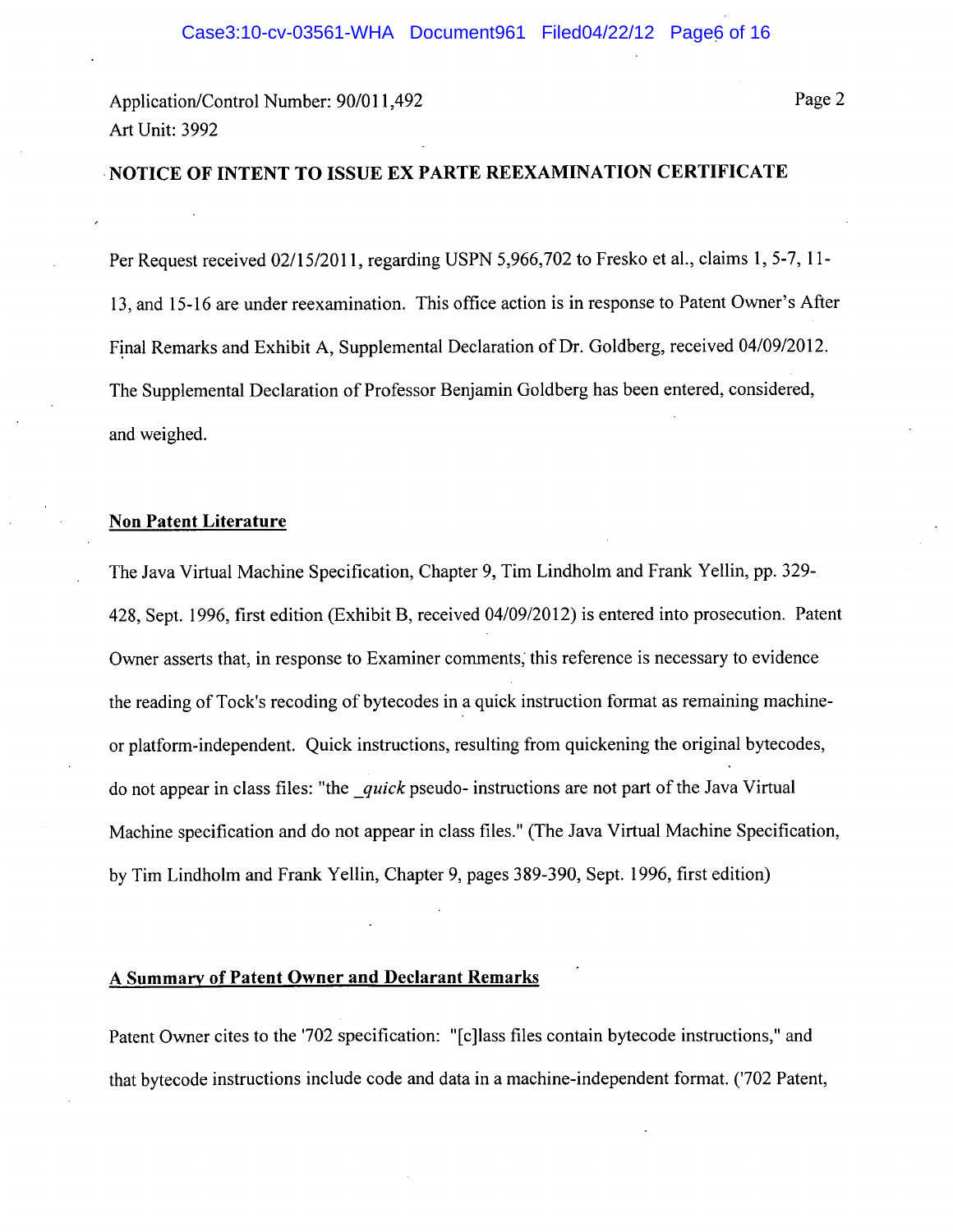1:34, "classfiles contain bytecode instructions"; 2:62-3:1, "Java classes are compiled into machine independent bytecode class files...platform-independent format called the class file format").

See '702, 8: 61-9: 7, "Embodiments of the invention examine the constant pool table for each class in a set of classes to determine where duplicate information exists... [duplicate] string constant may be removed from each class file structure and placed in a shared constant pool table..." An embodiment of a "multi-class file" is defined in the '702 Patent (9: 8-65) as comprising a shared pool count, a shared pool, a memory allocation requirement; a classfile count, and classfiles. See also '702, 9: 1-54 (mclass embodiments described); 10:25-51 ("...the class files are consolidated in a single multi-class file...").

In contrast to Tock ('718, 6: 41-44, "...bytecodes using a non-quick instruction format that symbolically reference methods are recoded in a quick instruction format that references the methods directly") which recodes bytecodes of the initially platform independent class files, transforming them into code with specific memory layout (platform specific), Fresko does not recode bytecodes of the platform-independent class files.

Tock's invention results in a device specific output module of preloaded classes (memory representation of loaded class/identifies the internal memory layout of a specific target device). See Tock '718, 5:29-50, "the offline class loader performs additional processing to tailor the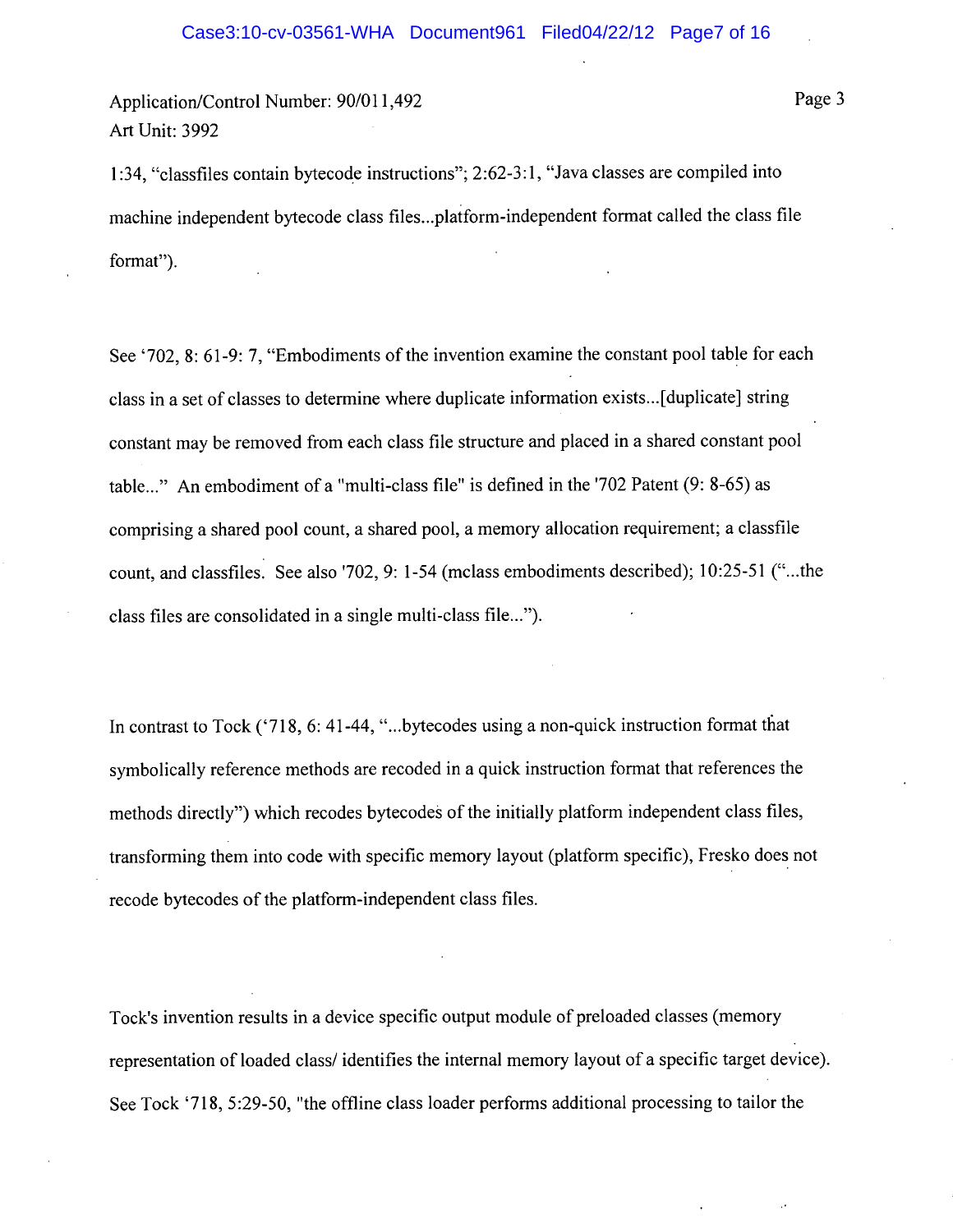Page 4

class files that were originally structured for dynamic loading for a preloaded class environment"; 6:37-44, recoding bytecode instructions; 7:36-8:13, "Once the class data structures are allocated, pointers to the location of each of these structures is included in the class block."

As evidenced by The Java Virtual Machine Specification, pp. 389-390, Tock's recoded bytecodes ("the *quick* pseudo- instructions") do not appear in class files.

Patent Owner asserts that the specification, without exception, describes the "multi-class file" as being platform-independent, and therefore the broadest reasonable interpretation, consistent with the specification, of "multi-class file" necessarily must include such platform-independence.

Tock copies (Tock, 10: 37-41) "all methods and data that must be resident in random access memory during execution to the random access memory locations assigned to them by the linker." (emphasis added) However, Tock is silent regarding the loading of a multiclass file as recited in claim 16, as that term has been construed above.

Examiner additionally notes that the Fresko '702 invention determines memory allocation (4: 67-5:1), and in contrast the Tock '718 invention (4: 29; 5: 53-54; 8: 8-12) determines memory layout (which is machine specific). In view of the discussion relating to Tock, Examiner finds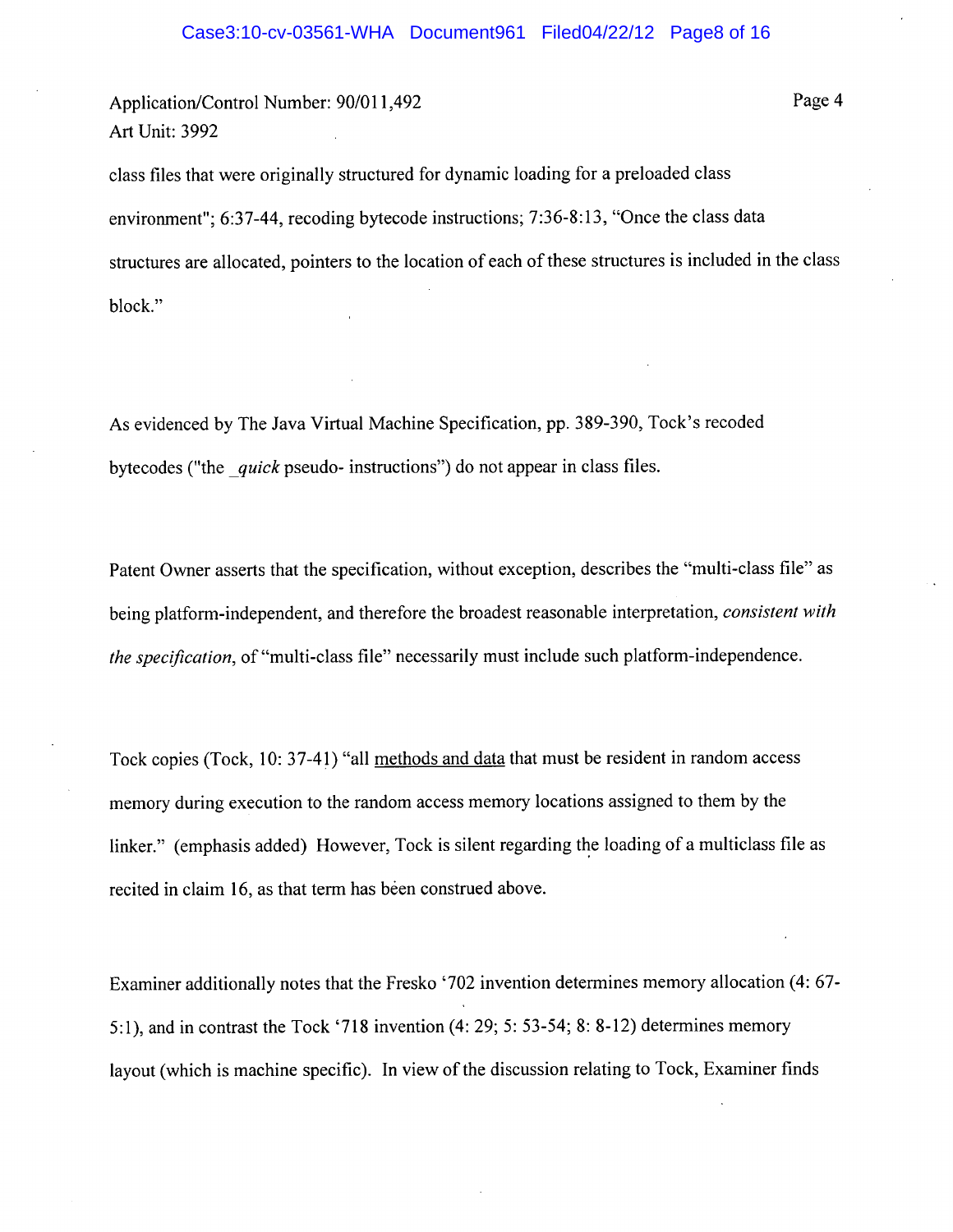Patent Owner and Declarant arguments persuasive. The prior 35 USC 102(e) rejections of claims  $1, 5-7, 11-13, 15,$  and 16 are hereby withdrawn.

## **Examiner's Statement of Reasons for Patentability**

Tock fails to teach:

(limitation of claim 1, and similarly recited in independent claims 7, 11, and 13)

"forming a multi-class file comprising said plurality of reduced class files and said shared table."

(limitation of claim 16)

"said class loader configured to obtain and load said multi-class file into said runtime data area."

As noted in the Final Office Action (02/07/2012, pp. 14-15) Palay fails to teach class files as defined by the Fresko '702 specification. Palay's invention operates to merge and link object files, and thus fails to teach a "plurality of class files" or "a plurality of reduced class files," as recited in claim language.

#### **Confirmed Claims**

Claims 1, 5-7, 11-13, and 15-16 are confirmed over prior art presented in this reexamination. Any comments considered necessary by the Patent Owner regarding the above statement must be submitted promptly to avoid processing delays. Such submission by the Patent Owner should be labeled: "Comments on Statement of Reasons for Patentability and/or Confirmation: and will be placed in the reexamination file.

#### **Conclusion** Extensions of Time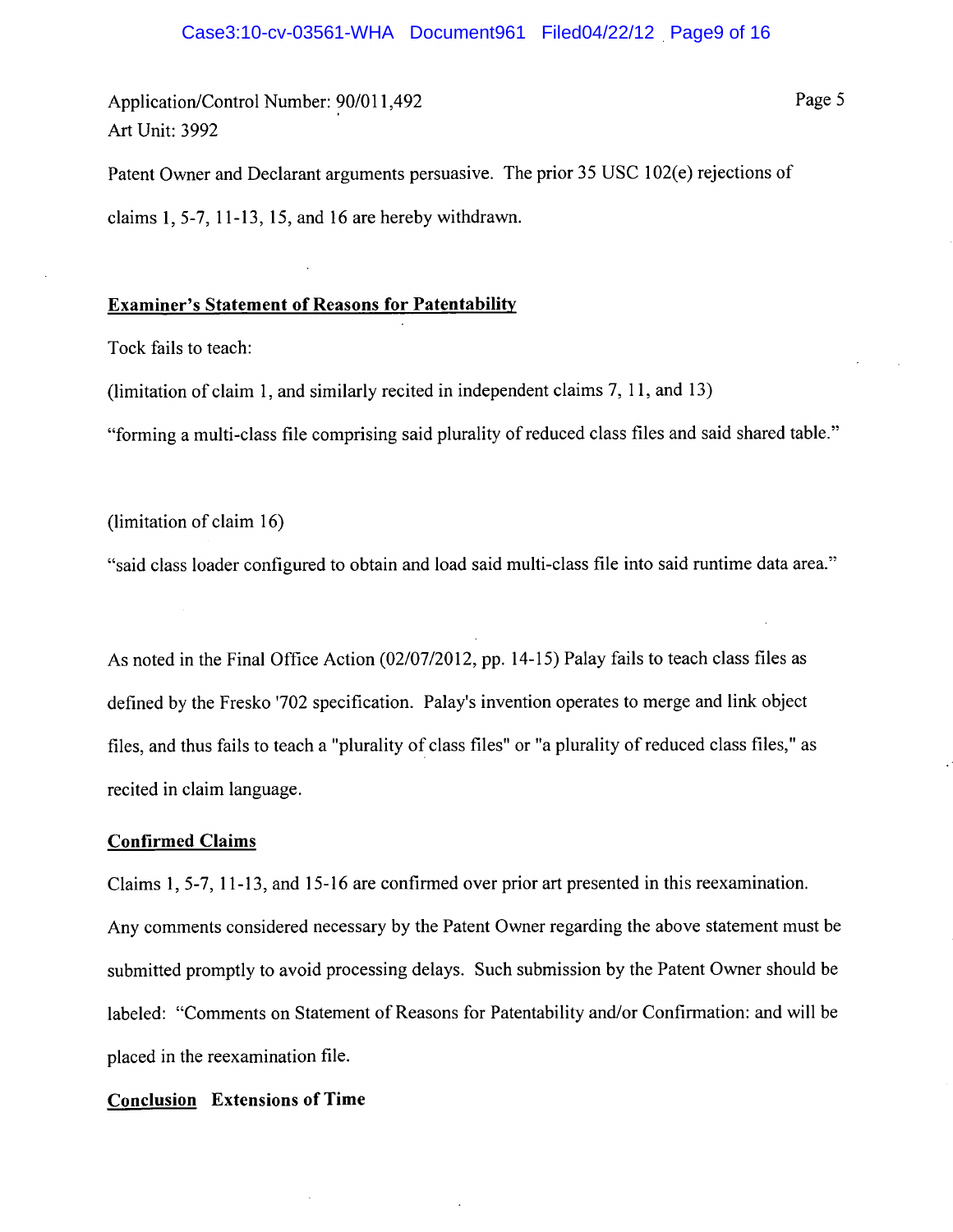Page 6

Extensions of time under 37 CFR 1.136(a) will not be permitted in these proceedings because the provisions of 37 CFR 1.136 apply only to "an applicant" and not to parties in a reexamination proceeding. Additionally, 35 U.S.C. 305 requires that reexamination proceedings "will be conducted with special dispatch"  $(37 \text{ CFR } 1.550(a))$ . Extension of time in ex parte reexamination proceedings are provided for in 37 CFR 1.550(c). A request for extension of time must be filed on or before the day on which a response to this action is due, and it must be accompanied by the petition fee set forth in 37 CFR 1.17 $(g)$ . The mere filing of a request will not affect any extension of time. An extension of time will be granted only for sufficient cause, and for a reasonable time specified.

## **Notification of Other Proceedings**

The patent owner is reminded of the continuing responsibility under 37 CFR 1.985(a) to apprise the Office of any litigation activity, or other concurrent proceeding, involving the patent under reexamination throughout the course of this reexamination proceeding. The third party requester is also reminded of the ability to similarly apprise the Office of any such activity or proceeding throughout the course of this reexamination proceeding. See MPEP §2686 and 2686.04.

All correspondence relating to this ex partes reexamination proceeding should be directed: By EFS: Registered users may submit via the electronic filing system EFS-Web, at https://efs.uspto.gov/efile/myportal/efs-registered

Mail Stop Ex Partes Reexam By Mail to: Attn: Central Reexamination Unit **Commissioner for Patents**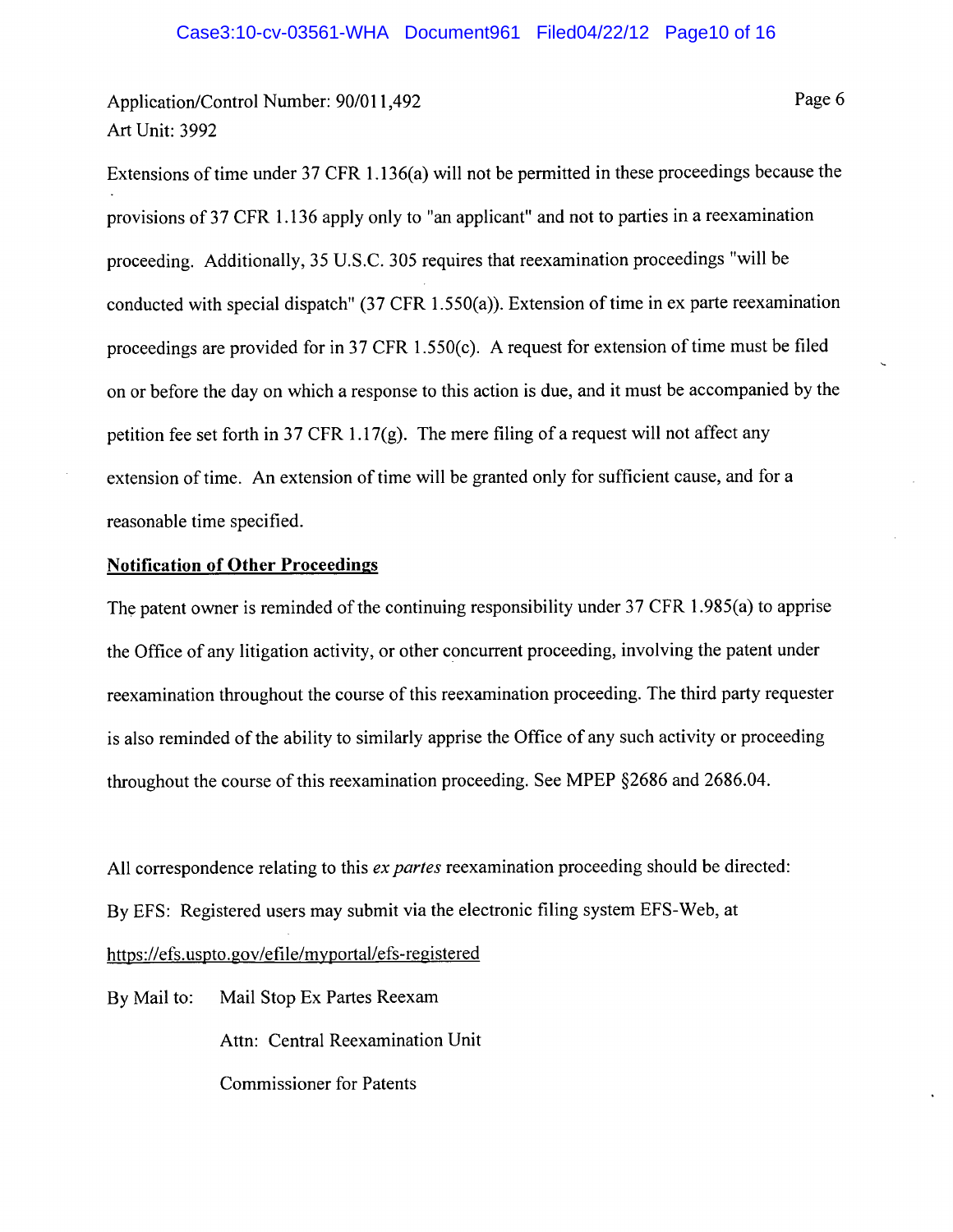United States Patent & Trademark Office

P.O. Box 1450

Alexandria, VA 22313-1450

By FAX to:  $(571)$  273-9900

Central Reexamination Unit

**Customer Service Window** By Hand:

Randolph Building

401 Dulany Street

Alexandria, VA 22314

Any inquiry concerning this communication or earlier communications from the examiner, or as to the status of this proceeding, should be directed to the Central Reexamination Unit at telephone number (571) 272-7705.

/Mary Steelman/

Primary Examiner

**Central Reexamination Unit 3992** 

Conferees: /EBK/

Alexander Kosowski Supervisor<br>Art Unit 3992



 $(571)$  272-3704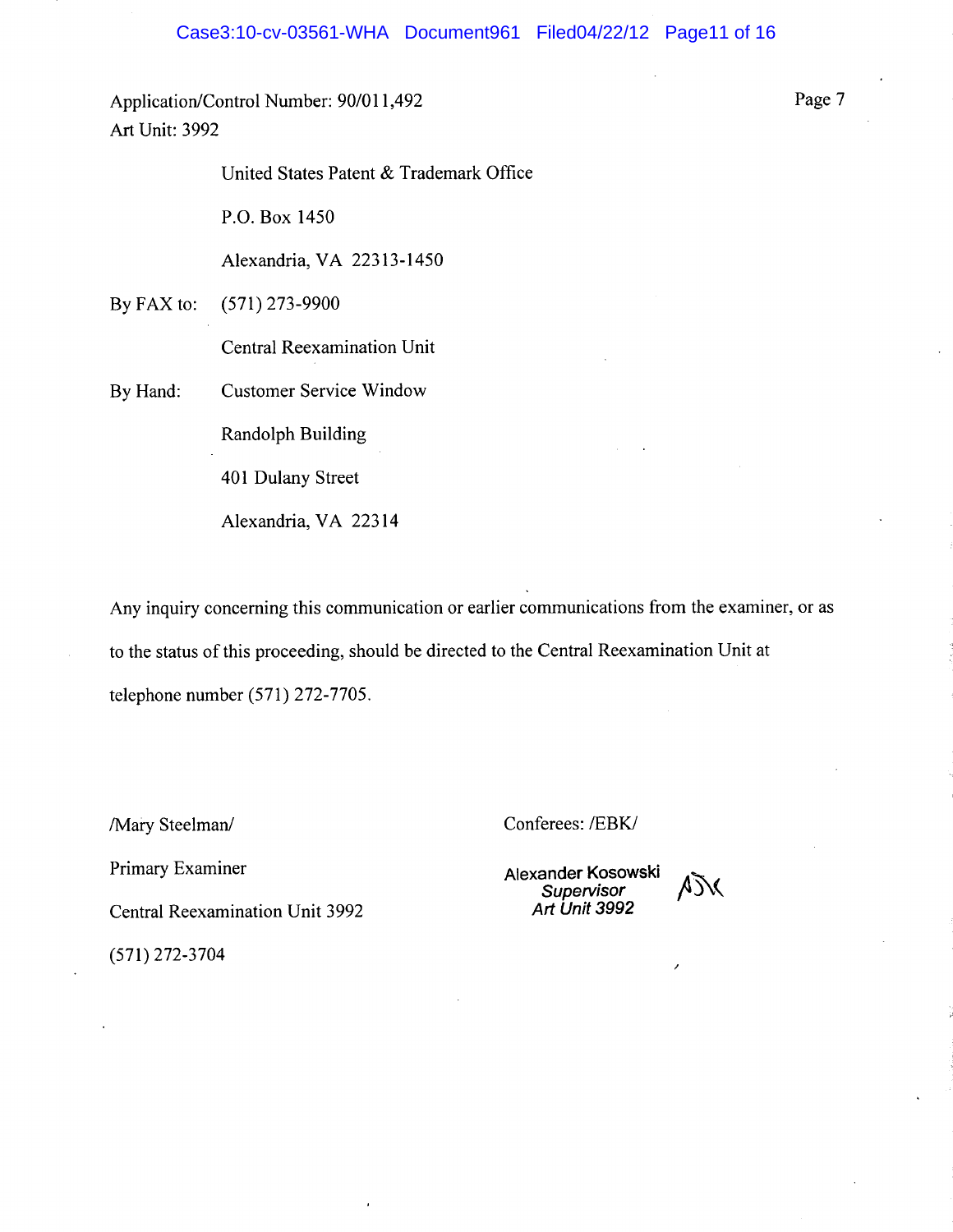| Case3:10-cv-03561-WHA Document961 Filed04/22/12 Page12 of 16 |                                       |                                                         |             |
|--------------------------------------------------------------|---------------------------------------|---------------------------------------------------------|-------------|
|                                                              | Application/Control No.<br>90/011.492 | Applicant(s)/Patent Under<br>Reexamination<br>5.966.702 |             |
| <b>Notice of References Cited</b>                            | Art Unit<br>Examiner                  |                                                         |             |
|                                                              | <b>MARY STEELMAN</b>                  | 3992                                                    | Page 1 of 1 |

#### **U.S. PATENT DOCUMENTS**

| $\star$ |              | Document Number<br>Country Code-Number-Kind Code | Date<br>MM-YYYY | Name                 | Classification |
|---------|--------------|--------------------------------------------------|-----------------|----------------------|----------------|
|         | $\mathsf{A}$ | US-                                              |                 |                      |                |
|         | B            | US-                                              |                 | $\bullet$<br>$\cdot$ |                |
|         | $\mathbf{C}$ | US-<br>$\epsilon$                                |                 |                      |                |
|         | D            | US-                                              |                 |                      |                |
|         | E            | US-                                              |                 |                      |                |
|         | $\mathbf{F}$ | US-                                              |                 |                      |                |
|         | G            | US-                                              |                 |                      |                |
|         | H            | US-                                              |                 |                      |                |
|         |              | US-                                              |                 |                      |                |
|         | J            | US-                                              |                 |                      | $\sim$         |
|         | K            | US-                                              |                 | $\sim$               |                |
|         | L            | US-                                              |                 | $\sim$               |                |
|         | M            | US-                                              |                 |                      |                |

#### **FOREIGN PATENT DOCUMENTS**

| $\star$ |              | Document Number<br>Country Code-Number-Kind Code | Date<br>MM-YYYY | Country | Name | Classification |
|---------|--------------|--------------------------------------------------|-----------------|---------|------|----------------|
|         | N            |                                                  |                 |         |      |                |
|         | $\circ$      |                                                  |                 |         |      |                |
|         | P            |                                                  |                 |         |      |                |
|         | Q            |                                                  |                 |         |      |                |
|         | $\mathsf{R}$ |                                                  |                 |         |      |                |
|         | s            |                                                  |                 |         |      |                |
|         |              |                                                  |                 |         |      |                |

|         | <b>NON-PATENT DOCUMENTS</b> |                                                                                                                             |  |  |  |  |
|---------|-----------------------------|-----------------------------------------------------------------------------------------------------------------------------|--|--|--|--|
| $\star$ |                             | Include as applicable: Author, Title Date, Publisher, Edition or Volume, Pertinent Pages)                                   |  |  |  |  |
| $\star$ | U                           | The Java Virtual Machine Specification, by Tim Lindholm and Frank Yellin, Chapter 9, pp. 329-428, Sept. 1996, first edition |  |  |  |  |
|         | $\vee$                      | ٠                                                                                                                           |  |  |  |  |
|         | W                           | $\ddot{\phantom{0}}$                                                                                                        |  |  |  |  |
|         | $\boldsymbol{\mathsf{x}}$   |                                                                                                                             |  |  |  |  |

\*A copy of this reference is not being furnished with this Office action. (See MPEP § 707.05(a).)<br>Dates in MM-YYYY format are publication dates. Classifications may be US or foreign.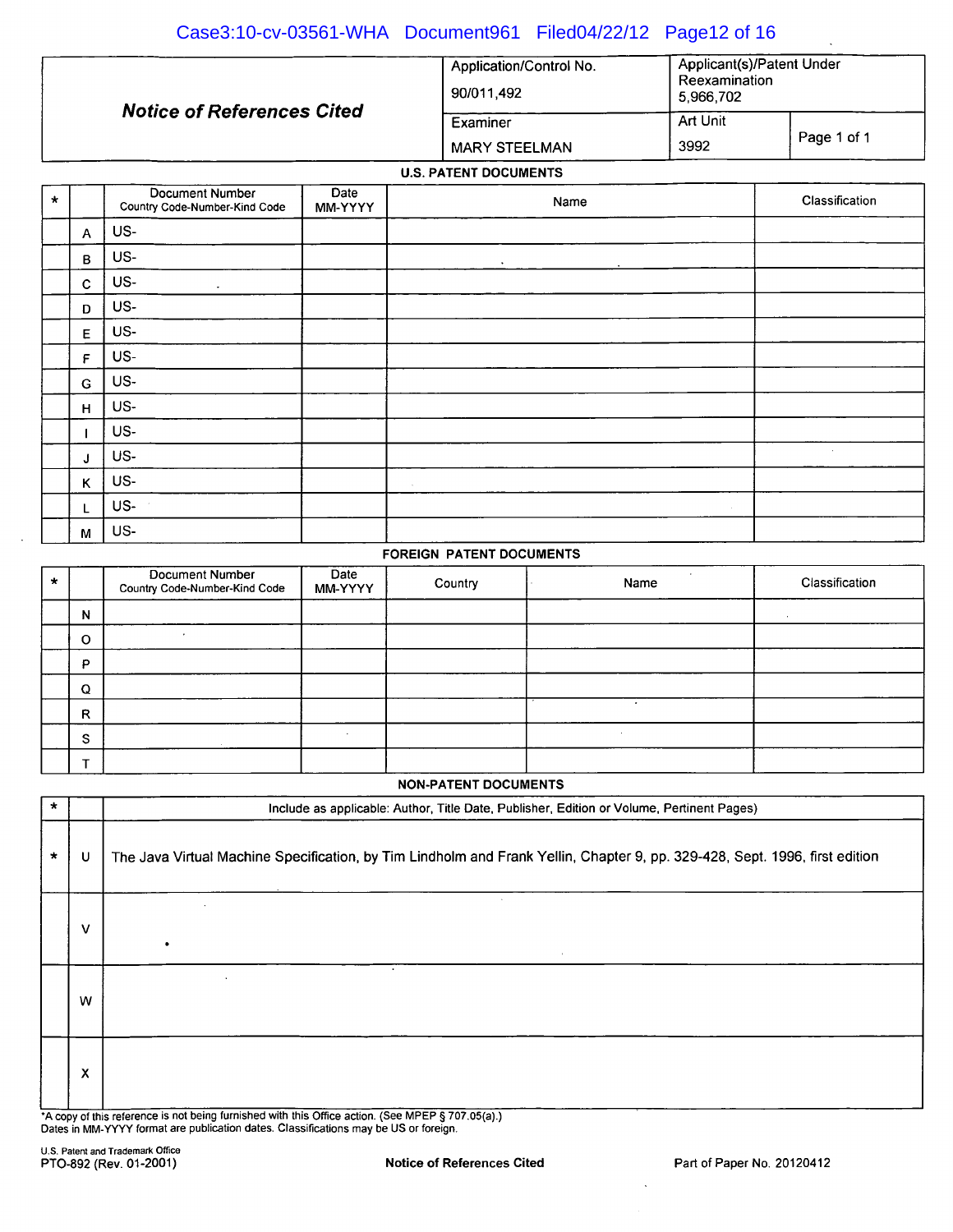| United States Patent and Trademark Office<br>UNITED STATES DEPARTMENT OF COMMERCE<br>United States Patent and Trademark Office<br>Addres: COMMISSIONER FOR PATENTS<br>P.O. Box 1450<br>Alexandria, Virginia 22313-1450<br>www.capto.gov                                                                                                                               |                                                                   |                     |                                                                             |                                |  |                                      |  |                                        |
|-----------------------------------------------------------------------------------------------------------------------------------------------------------------------------------------------------------------------------------------------------------------------------------------------------------------------------------------------------------------------|-------------------------------------------------------------------|---------------------|-----------------------------------------------------------------------------|--------------------------------|--|--------------------------------------|--|----------------------------------------|
| <b>EN DE DE LA DE LA DE LA DE LA DEFENIT</b><br><b>Bib Data Sheet</b>                                                                                                                                                                                                                                                                                                 |                                                                   |                     |                                                                             |                                |  |                                      |  | <b>CONFIRMATION NO. 8223</b>           |
| <b>SERIAL NUMBER</b><br>90/011,492                                                                                                                                                                                                                                                                                                                                    | FILING OR 371(c)<br><b>DATE</b><br>02/15/2011<br><b>RULE</b>      | <b>CLASS</b><br>707 |                                                                             | <b>GROUP ART UNIT.</b><br>3992 |  |                                      |  | ATTORNEY<br>DOCKET NO.<br>13557.112021 |
| <b>APPLICANTS</b><br>5,966,702, Residence Not Provided;<br>SUN MICROSYSTEMS, INC. (OWNER), PALO-ALTO, CA;<br>KING & SPALDING (3RD.PTY.REQ.), ATLANTA, GA,<br>KING & SPALDING, ATLANTA, GA-<br>Oracle America, Inc<br>** CONTINUING DATA *<br>This application is a REX of 08/961,874 10/31/1997 PAT 5,966,702<br>******************<br><b>** FOREIGN APPLICATIONS</b> |                                                                   |                     |                                                                             |                                |  |                                      |  |                                        |
| $\Box$ yes $\Box$ no<br>Foreign Priority claimed<br><b>STATE OR</b><br>$\Box$ $_{\text{ves}}$ $\boxtimes$ no $\Box$ Met after<br>35 USC 119 (a-d) conditions<br>met<br><b>COUNTRY</b><br>Allowance<br>'Mary Steelman/<br>Nerified and<br><b>Examiner's Signature</b><br>Initials<br>Acknowledged                                                                      |                                                                   |                     | <b>TOTAL</b><br><b>SHEETS</b><br><b>CLAIMS</b><br><b>DRAWING</b><br>23<br>4 |                                |  | <b>IINDEPENDENT</b><br><b>CLAIMS</b> |  |                                        |
| <b>ADDRESS</b><br>22804                                                                                                                                                                                                                                                                                                                                               |                                                                   |                     |                                                                             |                                |  |                                      |  |                                        |
| <b>ITITLE</b>                                                                                                                                                                                                                                                                                                                                                         | METHOD AND APPARATUS FOR PRE-PROCESSING AND PACKAGING CLASS FILES |                     |                                                                             |                                |  |                                      |  |                                        |
| <b>All Fees</b><br>$\Box$ 1.16 Fees ( Filing )<br>$\Box$ 1.17 Fees (Processing Ext. of<br>FEES: Authority has been given in Paper<br><b>FILING FEE</b><br>time)<br>No. ____________to charge/credit DEPOSIT ACCOUNT<br><b>RECEIVED</b><br>for following:<br>No. _______<br>2520<br>$\overline{\mathsf{I}}$ 1.18 Fees ( Issue )<br>Other<br>Credit                     |                                                                   |                     |                                                                             |                                |  |                                      |  |                                        |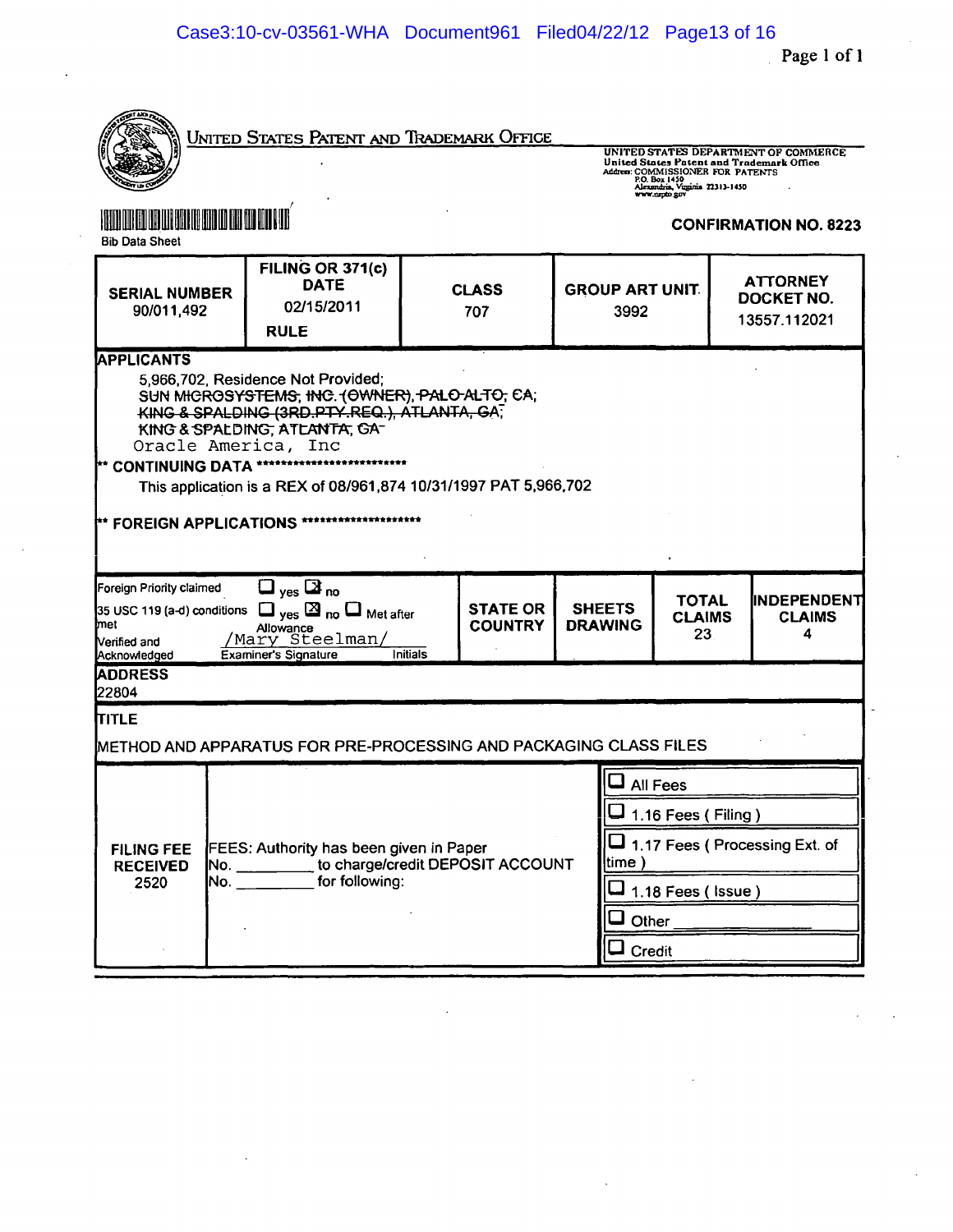Case3:10-cv-03561-WHA Document961 Filed04/22/12 Page14 of 16

| <b>Reexamination</b>           | <b>Application/Control No.</b><br>90/011.492 | <b>Applicant(s)/Patent Under</b><br>Reexamination<br>5.966,702 |  |  |  |
|--------------------------------|----------------------------------------------|----------------------------------------------------------------|--|--|--|
| <u> TIMBER KANSAS KANSAS K</u> | <b>Certificate Date</b>                      | <b>Certificate Number</b><br>C1                                |  |  |  |

| <b>Requester</b>                                                       | <b>Correspondence Address:</b> | □ Patent Owner | $\boxtimes$ Third Party |
|------------------------------------------------------------------------|--------------------------------|----------------|-------------------------|
|                                                                        |                                |                |                         |
| KING & SPALDING LLP<br>1180 Peachtree Street<br>Atlanta, Georgia 30309 |                                |                |                         |
|                                                                        |                                |                |                         |

| LITIGATION REVIEW $\boxtimes$                                                     | ms<br>(examiner initials)                                                         | 01/26/2012<br>(date)     |
|-----------------------------------------------------------------------------------|-----------------------------------------------------------------------------------|--------------------------|
| $\cdot$                                                                           | Case Name                                                                         | <b>Director Initials</b> |
|                                                                                   | USDistCt-CA N (San Francisco)3:10cv3561 Oracle America, Inc v. Google<br>Inc OPEN | $\chi$                   |
| USDistCt-CA N(Oakland)4:10cv3561 Oracle America, Inc v. Google Inc<br><b>OPEN</b> |                                                                                   |                          |
|                                                                                   |                                                                                   |                          |
|                                                                                   |                                                                                   |                          |
|                                                                                   |                                                                                   |                          |

| <b>COPENDING OFFICE PROCEEDINGS</b>          |        |  |  |  |  |  |  |  |  |  |
|----------------------------------------------|--------|--|--|--|--|--|--|--|--|--|
| <b>NUMBER</b><br><b>TYPE OF PROCEEDING</b>   |        |  |  |  |  |  |  |  |  |  |
| No copending office proceedings found.<br>1. |        |  |  |  |  |  |  |  |  |  |
| 2.                                           | $\sim$ |  |  |  |  |  |  |  |  |  |
| 3.                                           |        |  |  |  |  |  |  |  |  |  |
| 4.                                           |        |  |  |  |  |  |  |  |  |  |

U.S. Patent and Trademark Office

DOC. CODE RXFILJKT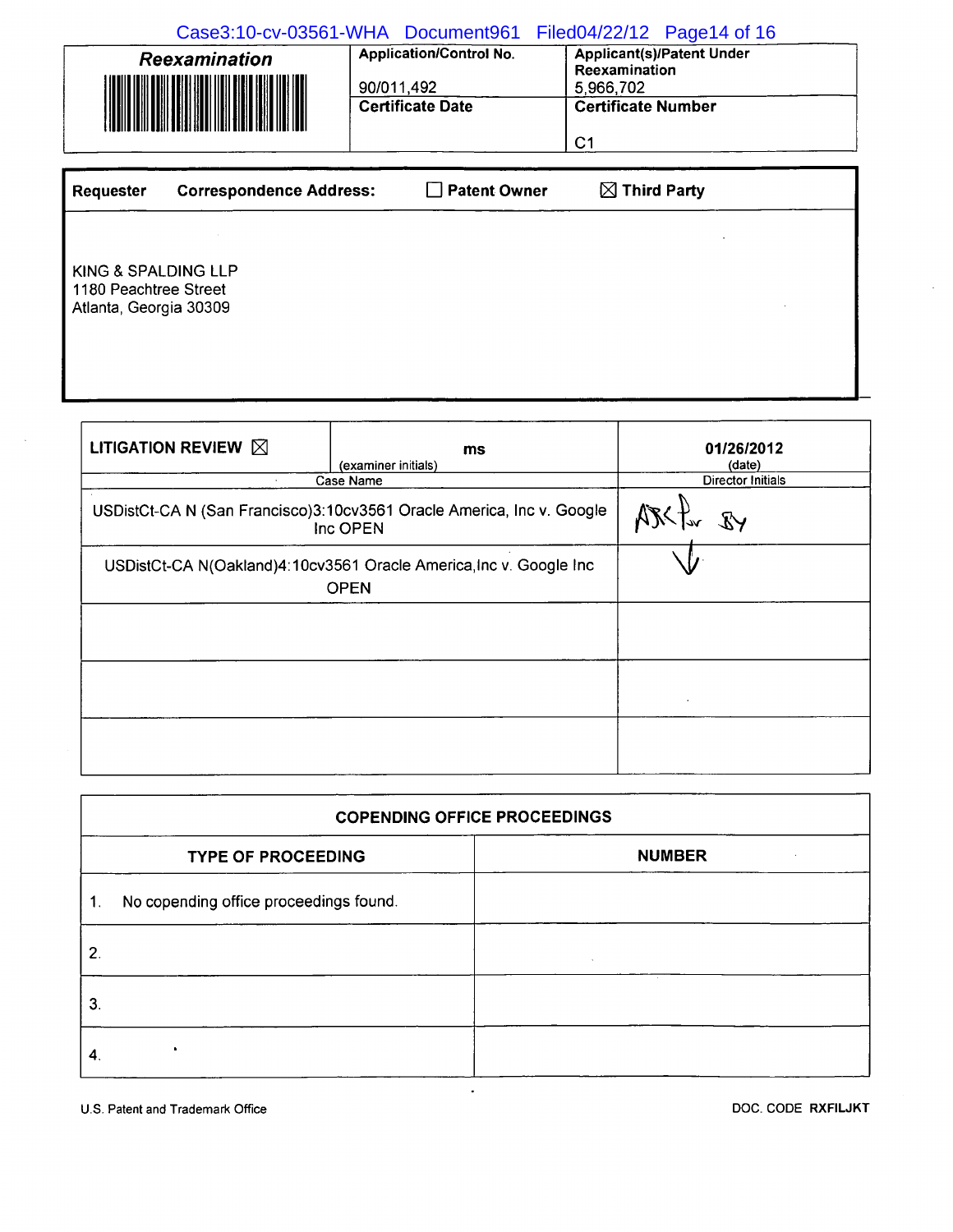| Case3:10-cv-03561-WHA Document961 Filed04/22/12 Page15 of 16 |                                |                                            |
|--------------------------------------------------------------|--------------------------------|--------------------------------------------|
| <b>Search Notes</b>                                          | <b>Application/Control No.</b> | Applicant(s)/Patent under<br>Reexamination |
|                                                              | 90/011,492                     | 5,966,702                                  |
|                                                              | <b>Examiner</b>                | <b>Art Unit</b>                            |
|                                                              | <b>MARY STEELMAN</b>           | 3992                                       |

| <b>SEARCHED</b> |          |      |          |  |  |  |  |  |  |  |  |
|-----------------|----------|------|----------|--|--|--|--|--|--|--|--|
| Class           | Subclass | Date | Examiner |  |  |  |  |  |  |  |  |
|                 |          |      |          |  |  |  |  |  |  |  |  |
|                 |          |      |          |  |  |  |  |  |  |  |  |
|                 |          |      |          |  |  |  |  |  |  |  |  |
|                 |          |      |          |  |  |  |  |  |  |  |  |
|                 |          |      |          |  |  |  |  |  |  |  |  |
|                 |          |      |          |  |  |  |  |  |  |  |  |
|                 |          |      |          |  |  |  |  |  |  |  |  |
|                 |          | ł    |          |  |  |  |  |  |  |  |  |
|                 |          |      |          |  |  |  |  |  |  |  |  |
|                 |          |      |          |  |  |  |  |  |  |  |  |
|                 |          |      |          |  |  |  |  |  |  |  |  |
|                 |          |      |          |  |  |  |  |  |  |  |  |
|                 |          |      |          |  |  |  |  |  |  |  |  |
|                 |          |      |          |  |  |  |  |  |  |  |  |
|                 |          |      |          |  |  |  |  |  |  |  |  |

| <b>INTERFERENCE SEARCHED</b> |                 |      |          |  |  |  |  |  |  |  |  |  |
|------------------------------|-----------------|------|----------|--|--|--|--|--|--|--|--|--|
| Class                        | <b>Subclass</b> | Date | Examiner |  |  |  |  |  |  |  |  |  |
|                              |                 |      |          |  |  |  |  |  |  |  |  |  |
|                              |                 |      |          |  |  |  |  |  |  |  |  |  |
|                              |                 |      |          |  |  |  |  |  |  |  |  |  |
|                              |                 |      |          |  |  |  |  |  |  |  |  |  |
|                              |                 |      |          |  |  |  |  |  |  |  |  |  |
|                              |                 |      |          |  |  |  |  |  |  |  |  |  |

| <b>SEARCH NOTES</b><br>(INCLUDING SEARCH STRATEGY) |            |             |  |  |  |  |  |  |  |  |  |
|----------------------------------------------------|------------|-------------|--|--|--|--|--|--|--|--|--|
|                                                    | DATE       | <b>EXMR</b> |  |  |  |  |  |  |  |  |  |
| Prosecution history                                | 03/07/2011 | <b>MS</b>   |  |  |  |  |  |  |  |  |  |
|                                                    |            |             |  |  |  |  |  |  |  |  |  |
|                                                    |            |             |  |  |  |  |  |  |  |  |  |
|                                                    |            |             |  |  |  |  |  |  |  |  |  |
|                                                    |            |             |  |  |  |  |  |  |  |  |  |
| J.                                                 |            |             |  |  |  |  |  |  |  |  |  |
| $\sim 10^{11}$ km s $^{-1}$                        |            |             |  |  |  |  |  |  |  |  |  |
| $\sim$                                             |            |             |  |  |  |  |  |  |  |  |  |

 $\bar{z}$